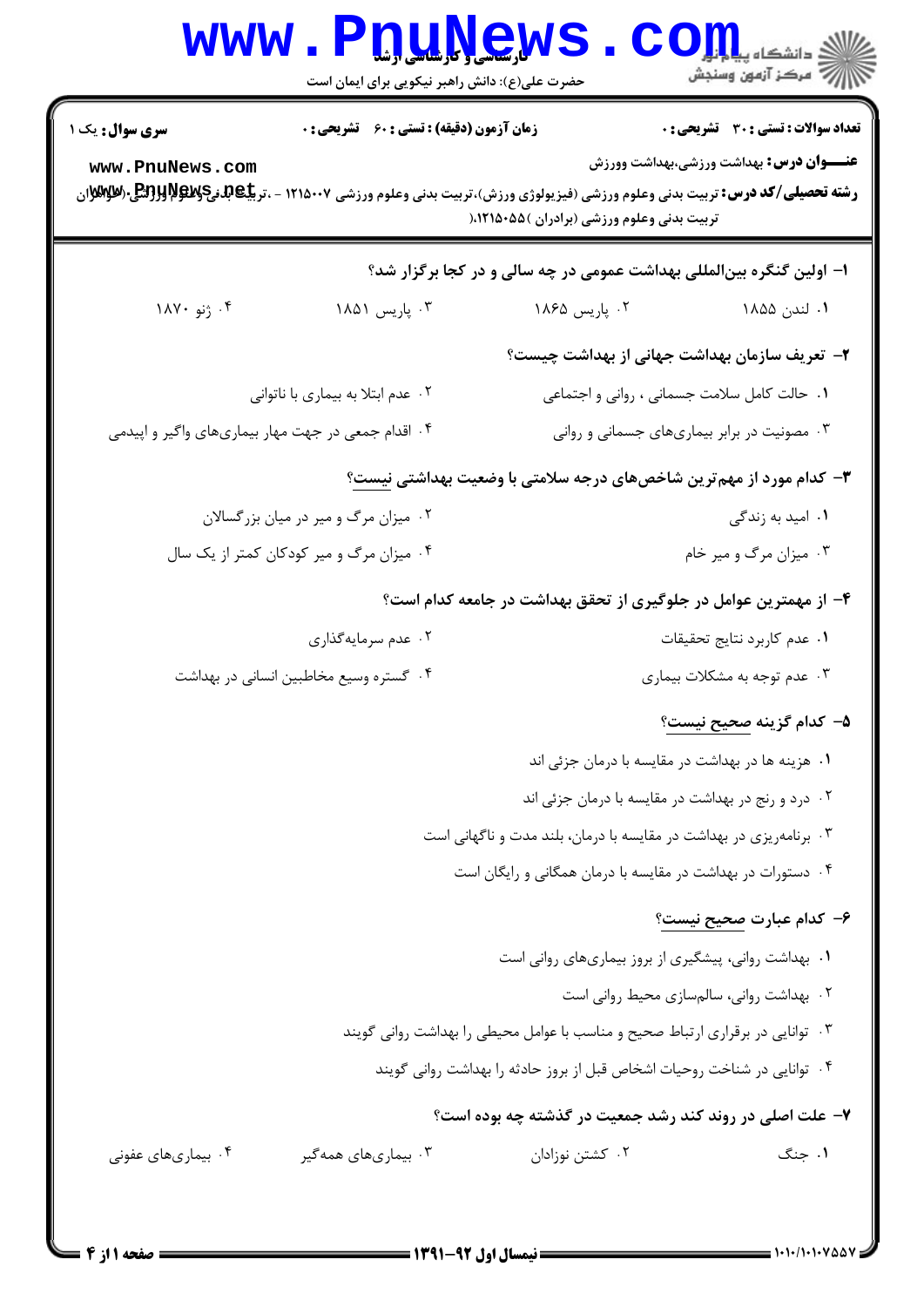|                                                                                      | www.PnuNew<br>حضرت علی(ع): دانش راهبر نیکویی برای ایمان است                                                                                                                                                 |                                                                  | COILL<br>أأزأته مركز آزمون وسنجش                                                               |
|--------------------------------------------------------------------------------------|-------------------------------------------------------------------------------------------------------------------------------------------------------------------------------------------------------------|------------------------------------------------------------------|------------------------------------------------------------------------------------------------|
| <b>سری سوال :</b> ۱ یک<br>www.PnuNews.com                                            | <b>زمان آزمون (دقیقه) : تستی : 60 ٪ تشریحی : 0</b><br><b>رشته تحصیلی/کد درس:</b> تربیت بدنی وعلوم ورزشی (فیزیولوژی ورزش)،تربیت بدنی وعلوم ورزشی ۱۲۱۵۰۰۷ - ،تر <b>یلی لپهپهپرابولې</b> پر(B <b>ryy) دریل</b> | )،تربیت بدنی وعلوم ورزشی (برادران )۱۲۱۵۰۵۵                       | <b>تعداد سوالات : تستی : 30 ٪ تشریحی : 0</b><br><b>عنـــوان درس:</b> بهداشت ورزشی،بهداشت وورزش |
|                                                                                      | ۸– ارائه تفکر «بهداشت حافظ سلامتی و طبابت ترمیمکننده آن » در اروپا از کیست و در چه سالی مطرح شد؟                                                                                                            |                                                                  |                                                                                                |
|                                                                                      | ۰۲ گرانت ۱۶۶۲                                                                                                                                                                                               |                                                                  | ۰۱ توماس مور ۱۵۱۶                                                                              |
|                                                                                      | ۰۴ فرانک و چارویک ۱۶۷۸                                                                                                                                                                                      |                                                                  | ۰۳ رامازي نين ۱۷۰۰                                                                             |
| ۹– سازمان بهداشت جهانی به پیشنهاد کدام کشورها ایجاد شد؟                              |                                                                                                                                                                                                             |                                                                  |                                                                                                |
| ۰۴ برزیل_انگلستان                                                                    | ٠٣ فرانسه _ايران                                                                                                                                                                                            |                                                                  |                                                                                                |
|                                                                                      |                                                                                                                                                                                                             |                                                                  | +ا– كدام مورد جزء اهداف آموزش بهداشت <u>نيست</u> ؟                                             |
| ۰۴ اهداف دفاعی                                                                       | ۰۳ اهداف اقتصادی                                                                                                                                                                                            | ۰۲ اهداف روانی                                                   | <b>۱</b> . اهداف اجتماعی                                                                       |
| 11- تأکید بر گرم و سرد کردن بدن به هنگام ورود و خروج از حمام، روایت کدام معصوم است؟  |                                                                                                                                                                                                             |                                                                  |                                                                                                |
| ۰۴ امام محمد باقر (ع)                                                                | ۰۳ امام صادق (ع)                                                                                                                                                                                            | ۰۲ امام رضا (ع)                                                  | ۰۱ حضرت على (ع)                                                                                |
|                                                                                      |                                                                                                                                                                                                             |                                                                  | <b>۱۲</b> - در مورد باکتریها کدام مورد صحیح نیست؟                                              |
| ۰۲ جزئیات هسته تشخیص داده نمی شود<br>۰۱ دارای ساختمان پیچیده و پروتوپلاسم حفره دارند |                                                                                                                                                                                                             |                                                                  |                                                                                                |
|                                                                                      | ۰۴ اغلب فاقد كروفيل اند.                                                                                                                                                                                    |                                                                  | ۰۳ اکتوپلاسم سلول را احاطه کرده است                                                            |
|                                                                                      |                                                                                                                                                                                                             |                                                                  | ۱۳- تقسیم بندی باکتریها بر چه اساسی است؟                                                       |
|                                                                                      | ۰۲ شیوه تغذیه ، شیوه تولید مثل ، بیماریزائی                                                                                                                                                                 |                                                                  | ۰۱ شکل ، شیوه تنفس ، شیوه تغذیه                                                                |
|                                                                                      | ۰۴ شیوه تغذیه ، تولید مثل ، شکل                                                                                                                                                                             |                                                                  | ۰۳ شکل ، شیوه تنفس ، بیماریزائی                                                                |
|                                                                                      |                                                                                                                                                                                                             |                                                                  | ۰۱۴ عامل اسهال و عفونت روده کدام باکتری است؟                                                   |
| ۰۴ کولی باسیل                                                                        | ۰۳ استریتوکک                                                                                                                                                                                                | ۰۲ گونوکک                                                        | ۰۱ مننگوکک                                                                                     |
|                                                                                      |                                                                                                                                                                                                             |                                                                  | 15- عامل بیماری کزاز کدام باکتری است؟                                                          |
| ۰۴ باسیل نیکلایر                                                                     | ۰۳ استافیلوکک                                                                                                                                                                                               | ۰۲ باسیل کخ                                                      | ٠١ كولى باسيل                                                                                  |
|                                                                                      |                                                                                                                                                                                                             | ۱۶– اختلال نمک یا گلوکز، جزء کدام دسته از عوامل بیماریزا میباشد؟ |                                                                                                |
| ۰۴ ناشناخته                                                                          | ۰۳ شیمیایی بیرونی                                                                                                                                                                                           | ۰۲ شیمیائی درونی                                                 | ١. فيزيكي                                                                                      |
|                                                                                      |                                                                                                                                                                                                             |                                                                  |                                                                                                |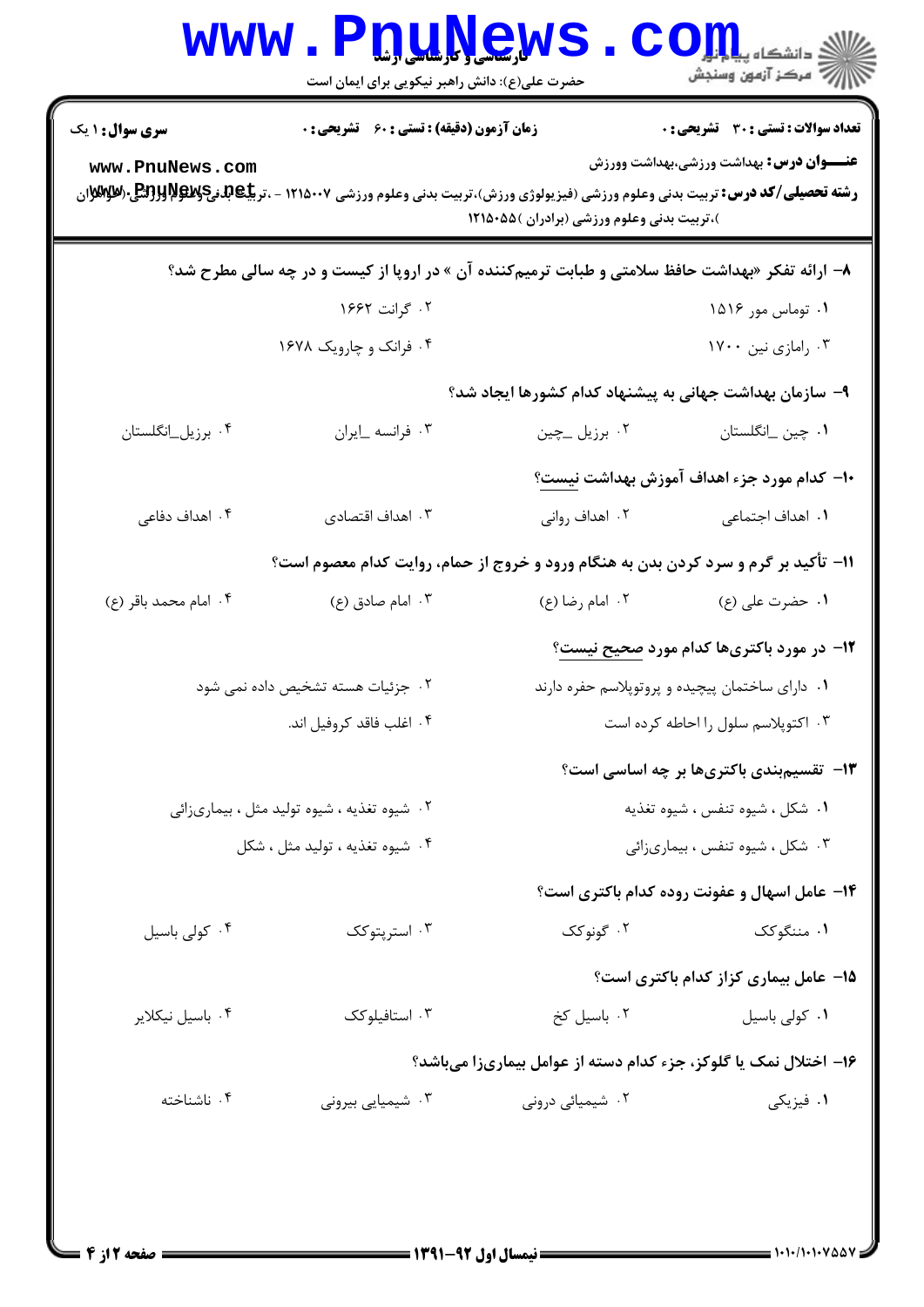## Www.PnuNews.Com

حضرت علی(ع): دانش راهبر نیکویی برای ایمان است

| <b>سری سوال : ۱ یک</b> | زمان آزمون (دقیقه) : تستی : 60 ٪ تشریحی : 0                                                                                                        |                                                                             | <b>تعداد سوالات : تستي : 30 ٪ تشريحي : 0</b>   |
|------------------------|----------------------------------------------------------------------------------------------------------------------------------------------------|-----------------------------------------------------------------------------|------------------------------------------------|
| www.PnuNews.com        |                                                                                                                                                    |                                                                             | <b>عنـــوان درس:</b> بهداشت ورزشی،بهداشت وورزش |
|                        | <b>رشته تحصیلی/کد درس:</b> تربیت بدنی وعلوم ورزشی (فیزیولوژی ورزش)،تربیت بدنی وعلوم ورزشی ۱۲۱۵۰۰۷ - ،تر <b>بیگیبهپهپهپهپرالولوژی</b> ( <b>کیله</b> |                                                                             |                                                |
|                        |                                                                                                                                                    | )،تربیت بدنی وعلوم ورزشی (برادران )۵۵۰۵۵                                    |                                                |
|                        |                                                                                                                                                    |                                                                             | ۱۷– کدام عبارت صحیح است؟                       |
|                        |                                                                                                                                                    | ۰۱ بیماریهای ریه در مردان و دیابت در زنان بیشتر شایع است                    |                                                |
|                        |                                                                                                                                                    | ۰۲ آبلهمرغان در جوانان و کاهش فشارخون در سالمندان بیشتر شایع است            |                                                |
|                        |                                                                                                                                                    | ۰۳ بیماری سل در ژاپن و سرطان معده در آفریقا بیشتر شایع است                  |                                                |
|                        |                                                                                                                                                    | ۰۴ بیماری دیابت در مردان و کاهش فشارخون در زنان بیشتر شایع است              |                                                |
|                        | ۱۸- بیشترین در صد مرگ و میر ناشی از بیماریهای قلبی، مربوط به کدامیک از موارد زیر میباشد؟                                                           |                                                                             |                                                |
|                        | ۰۲ سیفلیس آئورت                                                                                                                                    |                                                                             | ۰۱ بیماریهای مادرزادی قلبی                     |
|                        | ۰۴ تب روماتیسمی                                                                                                                                    | ۰۳ ازدیاد فشار خون و فعل و انفعالات انحطاطی                                 |                                                |
|                        |                                                                                                                                                    |                                                                             | <b>۱۹</b> - تعریف ماده مغذی ضروری چیست؟        |
|                        | ۰۱ ماده ای که باید توسط غذا تأمین شود، چون موجود زنده نمیتواند آن را در بدن خود بسازد.                                                             |                                                                             |                                                |
|                        |                                                                                                                                                    | ٠٢ ماده اي كه بدن انسان براي ادامه حيات به آن نياز دارد.                    |                                                |
|                        | ۰۳ ماده مغذی ضروری ماده ای است که برای حیات همه موجودات زنده از جمله انسان لازم است.                                                               |                                                                             |                                                |
|                        |                                                                                                                                                    | ۰۴ به کلیه ویتامینها و مواد معدنی، ماده مغذی ضروری گفته میشود.              |                                                |
|                        | <b>۳۰</b> - از بین مواد غذایی زیر، کدام <b>یک در جیره غذایی روزانه <u>کمترین</u> درصد را شامل</b> میشود؟                                           |                                                                             |                                                |
| ۰۴ پروتئين             | ۰۳ چربی                                                                                                                                            | ۰۲ آب                                                                       | ۰۱ کربوهیدرات                                  |
|                        |                                                                                                                                                    | <b>٢١</b> - مطابق فرمول، وزن ايده آل يک خانم با قد ١٥٧ سانتي متر چقدر است؟  |                                                |
| ۰۴ کیلوگرم             | ۰۳ کیلوگرم                                                                                                                                         | ۰۲ ۵۵/۵ کیلوگرم                                                             | ۰۱ ۵۱/۵ کیلوگرم                                |
|                        |                                                                                                                                                    | <b>۲۲- کدام یک از اثرات زیر، مربوط به اثر الکل در بدن نمیباشد؟</b>          |                                                |
|                        | ۰۲ کاهش حرکات دودی دستگاه گوارش                                                                                                                    |                                                                             | ۰۱ کاهش ترشح بزاق و اسید معده                  |
|                        | ۰۴ کاهش دقت در واکنشهای عصبی                                                                                                                       |                                                                             | ۰۳ تشدید روند بیماری فشارخون                   |
|                        |                                                                                                                                                    | <b>۲۳</b> - کدام یک از اختلالات بینایی زیر، در سیگاریهای افراطی دیده میشود؟ |                                                |
|                        | ۰۲ عیوب انکساری                                                                                                                                    |                                                                             | ۰۱ اختلالات میدان بینایی                       |
|                        | ۰۴ دو بينې                                                                                                                                         |                                                                             | ۰۳ اختلالات دید <sub>ر</sub> نگ ها             |
|                        |                                                                                                                                                    |                                                                             |                                                |
|                        |                                                                                                                                                    |                                                                             |                                                |